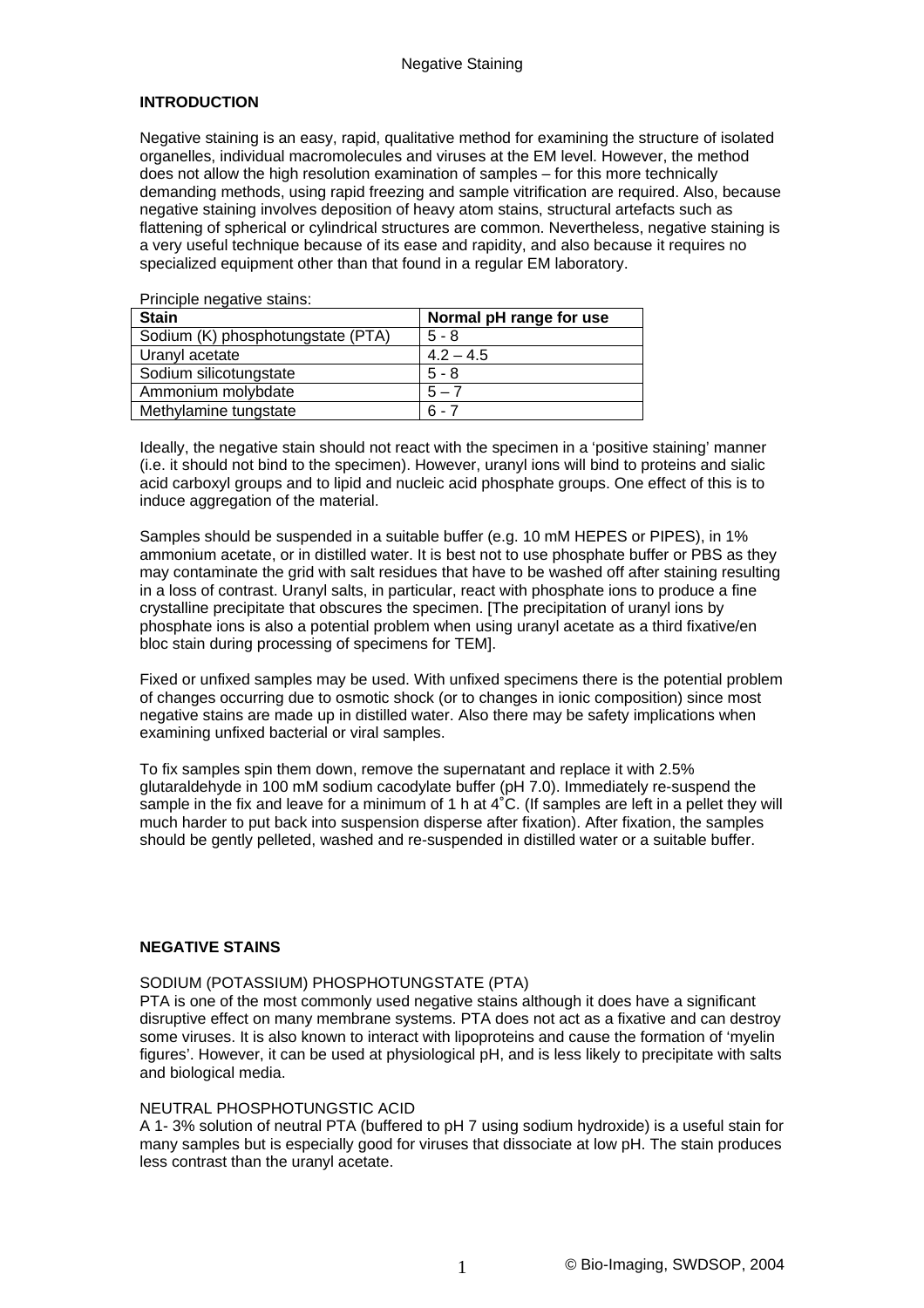## URANYL ACETATE

A 1% to 3% solution of uranyl acetate dissolved in distilled water (pH 4.2 to 4.5) can be used to negatively stain many types of samples. The stain should be filtered through a 0.22 µm filter that has been pre-rinsed with large volumes of double distilled water. The filtered stain should be stored in the dark at 4˚C and can be used for >1 year.

Uranyl acetate solutions also act as a fixative for viruses. The advantage of uranyl acetate and uranyl formate is that they produce the highest electron density and image contrast as well as imparting a fine grain to the image. The finer grained image produced is particularly useful for smaller particulate specimens.

Because stain has a low pH it is not recommended for use with specimens that are unstable in acid conditions. Also, the stain precipitates at physiological pH and in the presence of many salts and great care is need when using it.

### SODIUM SILICOTUNGSTATE

Sodium silicotungstate (1-5%) provides good contrast and is also useful because it produces a particularly fine grain: thus good for small particles and individual molecules.

### AMMONIUM MOLYBDATE

Used as a 1-2% solution in distilled water with the pH adjusted with ammonium or sodium hydroxide to pH 7.0. Do not exceed pH 7.0 as crystallization may occur during drying. A 2% solution of ammonium molybdate is particularly useful for staining osmotically sensitive organelles. While this negative stain seems to give the best results for many types of specimen, it does produce a lower electron density than other stains. (This stain has also been used to negatively stain thawed, thin cryosections of fixed cells.)

### METHYLAMINE TUNGSTATE

Used as a 2% solution in distilled water (usually pH 6.5). Solutions of methylamine tungstate do not keep so it is best to make up small quantities of stain freshly before each experiment. This stain does not damage delicate structures as much as PTA and has been found to be useful for negative staining macromolecules, viruses and membranes. Contrast is not as good as uranyl acetate but the resolution is good and the material wets the grid film and specimens well.

## OTHER STAINS

Other less common stains include: gold thioglucose, lanthanum acetate, lithium tungstate, sodium zirconium glycollate, tungstoborate, uranyl acetate, aluminium formate, uranyl formate, uranyl oxalate, and uranyl sulphate.

## **NEGATIVE STAINING METHODS**

There are a number of methods for preparing samples for examination by negative staining; the method used depends on either the sample to be stained or the method of choice in the laboratory. Below are outlined some of the simpler methods, with more specialized ones listed at the end.

### **Method A**

Single-droplet method I

1. Prepare a 2% aqueous solution of the stain (and adjust the pH to 7.0 with 1M KOH, if required).

2. Mix equal quantities of sample and stain (10-20 µl of each will be enough).

3. Place a drop of this mixture onto a formvar grid held by tweezers. Leave for ~20 sec and then remove almost all the solution with filter paper.

4. Air dry. Some methods advocate a wash in distilled water after drying. In practice this is usually only necessary when using a buffer that becomes crystalline when dried or when the sample is too thick on the grid. If this is done dry the grid again before viewing.